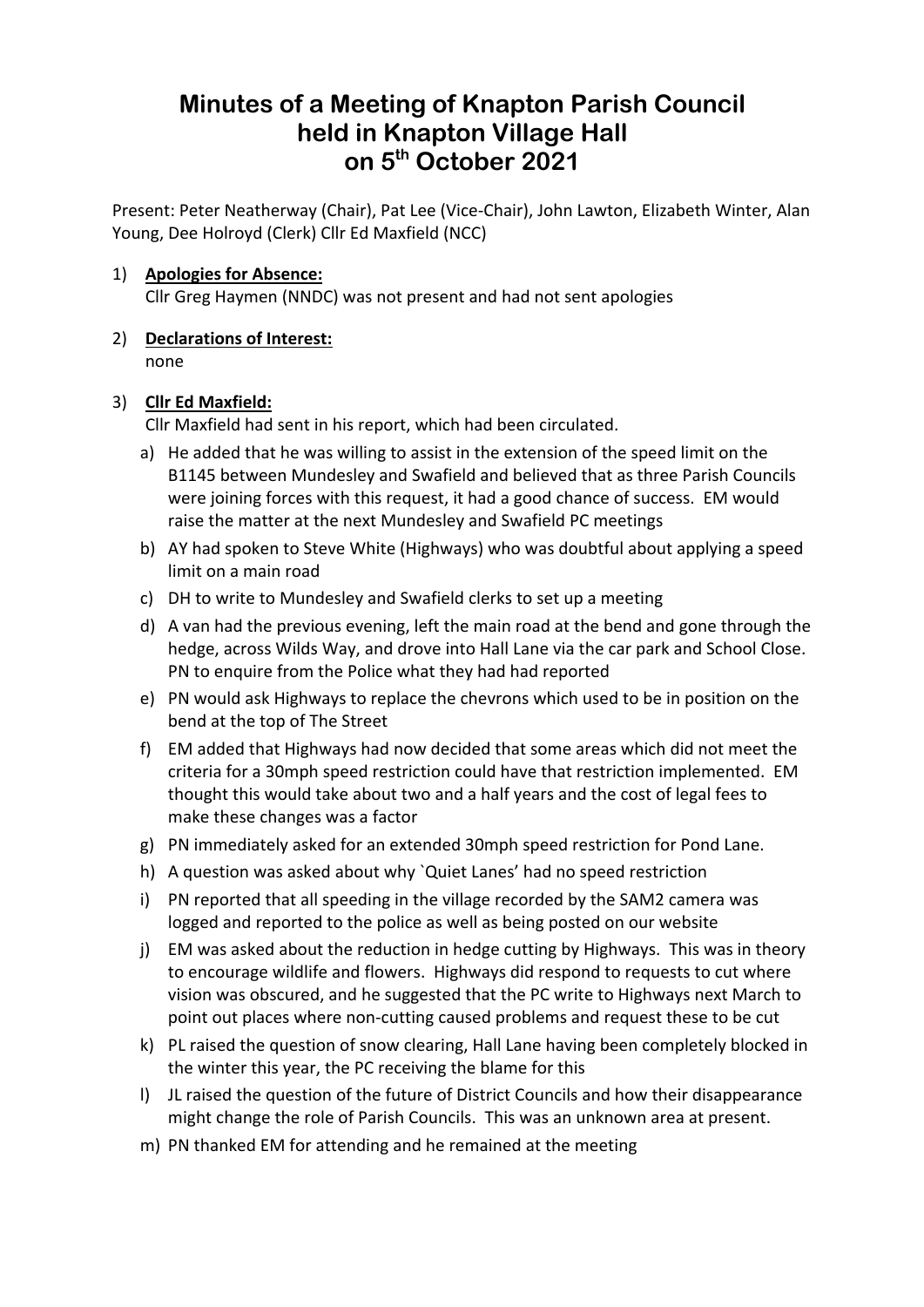# 4) **Minutes of the Meeting held on Tuesday 7th September:**

The minutes were agreed with one small amendment and signed by the Chairman. Proposed LW, seconded AY

# **5) Matters Arising:**

- a) Verge and hedge cutting had been covered earlier in the meeting
- b) Letter from Victory Housing Trust to be discussed later in the meeting
- c) Meeting with Swafield and Mundesley Parish Councils/Highways re extended speed reduction had been covered earlier in the meeting
- d) Path to Knapton Green was now complete and being used. Chris Heath had very kindly lent his digger and his time to clear the path. DH to write to Chris Hicks (landowner), Steve Hammond (farmer) and Chris Heath to thank them for their help in creating the path.
- e) The proposed Bonfire night at MADRA would not go ahead this year
- f) PN mentioned his extreme frustration in dealing with NNDC re Wilds Way and was still awaiting a response to his request for a meeting made in March this year. Two letters had recently been received from the VHT. PN circulated the latest and had highlighted significant points
	- i) NNDC had contacted VHT and they had agreed to discuss implementing and sharing he cost of a TRO in School Close at the junction with Hall Lane and opposite the turning into Wilds Way. These would prevent parking outside the property situated opposite the junction which in turn would provide enough turning circle for larger vehicles to enter and exit Wilds Way
	- ii) PL suggested that a parking space in the Village Hall Car Park could be offered as an alternative to the affected homeowner whose property was opposite the junction with Wilds Way. All agreed that the occupier should be given a permanent permit. PN to implement
	- iii) VHT were unwilling to offer additional parking bays on School Close due to cost
	- iv) The above-mentioned TRO would improve access to Wilds Way where it was unlikely that planning permission would be granted to increase the splay
	- v) Land transfer of the Car Park to the Parish Council was in hand
	- vi) The ownership of the Pond was now known. PN has asked VHT for Land Registry confirmation of ownership
	- vii) The long requested Safety Gate between Wilds Way and the B1145 was in hand
	- viii)Grass cutting on the north-east corner of Wilds Way, long neglected, was now in hand and would be done by VHT 16 times and year. First cut was due shortly

# **6) Parish Councillors Reports:**

- a) PL said that the playground needed regular inspection. PN asked DH to review the maintenance agreement with ALS
- b) AY reported that the free trees were due in October/November. Farmers were to be paid to plant trees and therefore farmland was not currently available for planting but there were alternative positions
- c) PN suggested the next issue of the Knapton News be delayed until nearer Christmas. LW agreed